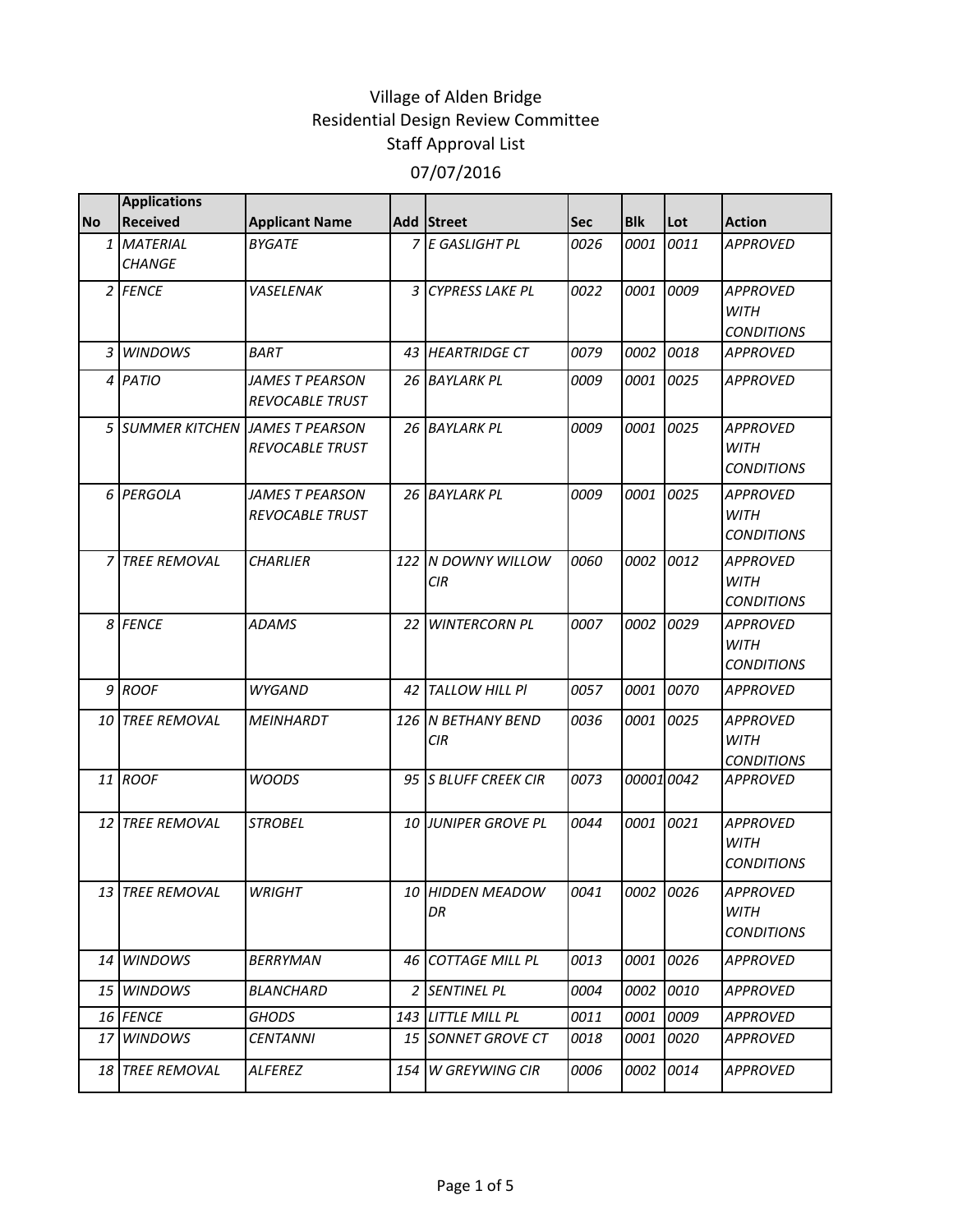|           | <b>Applications</b>          |                       |     |                                  |             |            |      |                                                     |
|-----------|------------------------------|-----------------------|-----|----------------------------------|-------------|------------|------|-----------------------------------------------------|
| <b>No</b> | <b>Received</b>              | <b>Applicant Name</b> |     | Add Street                       | <b>Sec</b>  | <b>Blk</b> | Lot  | <b>Action</b>                                       |
|           | 19 IN-GROUND POOL            | <b>RIAR</b>           | 30  | <b>CLINGSTONE PL</b>             | 0050        | 0001       | 0063 | <b>APPROVED</b><br>WITH<br><b>CONDITIONS</b>        |
|           | 20 ROOF                      | <b>CAMPMAN</b>        | 135 | N PINEY PLAINS CIR               | 0008        | 0001       | 0008 | <b>APPROVED</b>                                     |
|           | 21 ROOF                      | <b>CRAIG</b>          | 47  | E SANDALBRANCH<br>CIR            | 0018        | 0002       | 0017 | <b>APPROVED</b>                                     |
|           | 22 ROOF                      | <b>POSEY</b>          |     | 14 JUNE BREEZE PL                | 0067        | 0002       | 0039 | <b>APPROVED</b>                                     |
|           | 23 SUMMER KITCHEN BERRYMAN   |                       | 46  | <b>COTTAGE MILL PL</b>           | 0013        | 0001       | 0026 | <b>APPROVED</b><br><b>WITH</b><br><b>CONDITIONS</b> |
|           | 24 PERGOLA                   | <b>BERRYMAN</b>       |     | 46 COTTAGE MILL PL               | 0013        | 0001       | 0026 | <b>APPROVED</b><br>WITH<br><b>CONDITIONS</b>        |
|           | 25 FENCE                     | <b>SCHUYLER</b>       |     | 7 NEWLAND CT                     | 0045        | 0001       | 0014 | <b>APPROVED</b><br><b>WITH</b><br><b>CONDITIONS</b> |
|           | 26 PLAY STRUCTURE            | <b>ISDELL</b>         |     | 78 FLICKERING SUN CIR            | 0093        | 0001       | 0072 | <b>APPROVED</b><br><b>WITH</b><br><b>CONDITIONS</b> |
|           | 27 WOOD DECK                 | <b>ISDELL</b>         |     | 78 FLICKERING SUN CIR            | 0093        | 0001       | 0072 | <b>APPROVED</b>                                     |
|           | 28 FENCE                     | <b>WILCOX</b>         | 23  | <b>COURTLAND GREEN</b><br>ST     | 0055        | 0001       | 0012 | <b>APPROVED</b><br>WITH<br><b>CONDITIONS</b>        |
| 29        | <b>TREE REMOVAL</b>          | <b>CEKANDER</b>       |     | 31 SHADEBERRY PL                 | 0013        | 0001       | 0004 | <b>APPROVED</b>                                     |
| 30        | <b>COLOR CHANGE</b>          | <b>JIMENEZ</b>        |     | 11 BEECH BARK PL                 | 0059        | 0002       | 0011 | <b>APPROVED</b>                                     |
|           | 31 ROOF                      | <b>IRSA</b>           |     | 122 N DOWNY WILLOW<br><b>CIR</b> | 0060        | 0002       | 0012 | <b>APPROVED</b>                                     |
|           | 32 ROOF                      | <b>MCCOY</b>          | 30  | <b>GLENTRACE CIR</b>             | 0056        | 0001       | 0019 | <b>APPROVED</b>                                     |
|           | 33 COLOR CHANGE              | LARSEN                |     | 15 ACACIA PARK PL                | 0028        | 0004       | 0017 | <b>APPROVED</b>                                     |
|           | 34 ROOF                      | <b>FLYNN</b>          |     | 15 FALLSBURY CT                  | 0058        | 0001       | 0004 | <b>APPROVED</b>                                     |
|           | 35 STAIN                     | <b>CUAREZMA</b>       |     | 23 HARPSTONE PL                  | <i>0010</i> | 0003       | 0015 | APPROVED                                            |
|           | 36 POWER<br><b>GENERATOR</b> | <b>RIAR</b>           |     | 30 CLINGSTONE PL                 | 0042        | 0003       | 0016 | <b>APPROVED</b><br>WITH<br><b>CONDITIONS</b>        |
|           | 37 POWER<br><b>GENERATOR</b> | <b>BUMGARNER</b>      | 7   | <b>TIMBERSTAR ST</b>             | 0042        | 0003       | 0016 | APPROVED<br>WITH<br><b>CONDITIONS</b>               |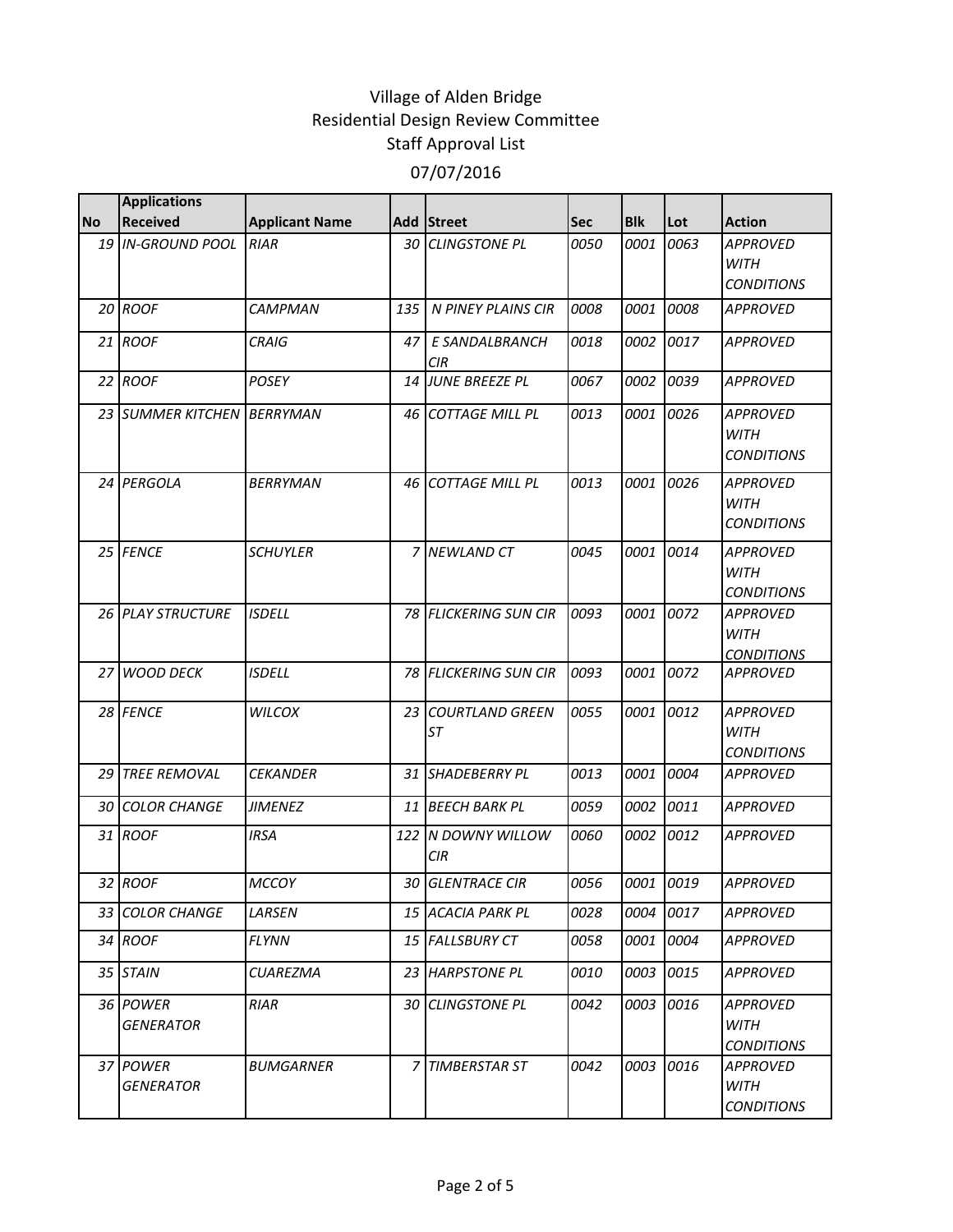|           | <b>Applications</b>                 |                       |                                  |            |            |           |                                                     |
|-----------|-------------------------------------|-----------------------|----------------------------------|------------|------------|-----------|-----------------------------------------------------|
| <b>No</b> | <b>Received</b>                     | <b>Applicant Name</b> | Add Street                       | <b>Sec</b> | <b>Blk</b> | Lot       | <b>Action</b>                                       |
|           | 38 ROOF                             | <b>DZIADEK</b>        | 29 STOCKBRIDGE<br><b>LANDING</b> | 0017       | 0002       | 0020      | <b>APPROVED</b>                                     |
|           | 39 ROOF                             | <b>MEYER</b>          | 106 SUNLIT GROVE ST              | 0035       | 0002       | 0013      | <b>APPROVED</b>                                     |
|           | 40 ROOF                             | <b>FLEISCHMANN</b>    | 42 N AUBURN PATH DR              | 0047       | 0001       | 0027      | <b>APPROVED</b>                                     |
|           | 41 ROOF                             | <b>BOREN</b>          | 54 HIDDEN MEADOW<br>DR           | 0041       | 0002       | 0007      | <b>APPROVED</b>                                     |
|           | 42 ROOF                             | <b>SCHULZE</b>        | 60 E SANDALBRANCH<br>CIR         | 0018       | 0001       | 0027      | <b>APPROVED</b>                                     |
|           | 43 FENCE                            | <b>JONES</b>          | 255 N MAPLE GLADE CIR            | 0038       | 0001       | 0020      | <b>APPROVED</b><br><b>WITH</b><br><b>CONDITIONS</b> |
|           | 44 TREE REMOVAL                     | PALILLA               | 166 N TAYLOR POINT DR            | 0013       | 0002       | 0005      | <b>APPROVED</b>                                     |
|           | 45 FENCE                            | <b>WING</b>           | 66 SONNET GROVE CT               | 0018       | 0001       | 0022      | <b>APPROVED</b><br><b>WITH</b><br><b>CONDITIONS</b> |
|           | 46 TREE REMOVAL                     | <b>BOWEN</b>          | 23 S ASHLEY GREEN                | 0053       | 0001       | 0016      | <b>APPROVED</b><br><b>WITH</b><br><b>CONDITIONS</b> |
|           | 47 ROOF                             | LIM                   | 91 S BLUFF CREEK CIR             | 0073       | 0001       | 0041      | <b>APPROVED</b>                                     |
|           | 48 TREE REMOVAL                     | <b>FAISST</b>         | 19 E GASLIGHT PL                 | 0026       | 0001       | 0014      | <b>APPROVED</b>                                     |
| 49        | <b>TREE REMOVAL</b>                 | <b>FAISST</b>         | 19 E GASLIGHT PL                 | 0026       | 0001       | 0014      | <b>APPROVED</b>                                     |
|           | 50 ROOF                             | <b>HEINZ</b>          | 34 E BELLMEADE PL                | 0070       | 0001       | 0030      | <b>APPROVED</b>                                     |
|           | 51 ROOF                             | <b>SULLIVAN</b>       | 207 W GREYWING CIR               | 0006       | 0003       | 0003      | <b>APPROVED</b>                                     |
|           | 52 ROOF                             | MACMILLAN             | 170 N TAYLOR POINT DR            | 0013       | 0002       | 0004      | <b>APPROVED</b>                                     |
|           | 53 IN-GROUND POOL<br><b>AND SPA</b> | <b>IFEANYLCHUKWA</b>  | 7 FOREST PERCH PL                | 0093       | 0001       | 0023      | <b>APPROVED</b><br><b>WITH</b><br><b>CONDITIONS</b> |
|           | 54 TREE REMOVAL                     | <b>MARTIN</b>         | 43 S LACE ARBOR DR               | 0010       |            | 000020007 | <b>APPROVED</b>                                     |
|           | 55 COLOR CHANGE                     | <b>WECHTER</b>        | 7 HARVEST GREEN PL               | 0007       | 0001       | 0006      | <b>APPROVED</b>                                     |
|           | 56 FENCE                            | <b>MEYER</b>          | 26 ALMOND BRANCH PL              | 0057       | 0002       | 0026      | <b>APPROVED</b>                                     |
|           | 57 FENCE                            | WEBER                 | 10 LAURELHURST CIR               | 0045       | 0001       | 0053      | <b>APPROVED</b>                                     |
|           | 58 FENCE                            | <b>FORTINBERRY</b>    | 2 MOSS BLUFF CT                  | 0022       | 0001       | 0034      | <b>APPROVED</b><br>WITH<br><b>CONDITIONS</b>        |
|           | 59 WINDOWS                          | WYGAND                | 42 TALLOW HILL PL                | 0057       | 0001       | 0070      | APPROVED                                            |
|           | 60 FENCE                            | <b>ARMSTRONG</b>      | 130 S HOLLYLAUREL CIR            | 0016       | 0001       | 0023      | <b>APPROVED</b>                                     |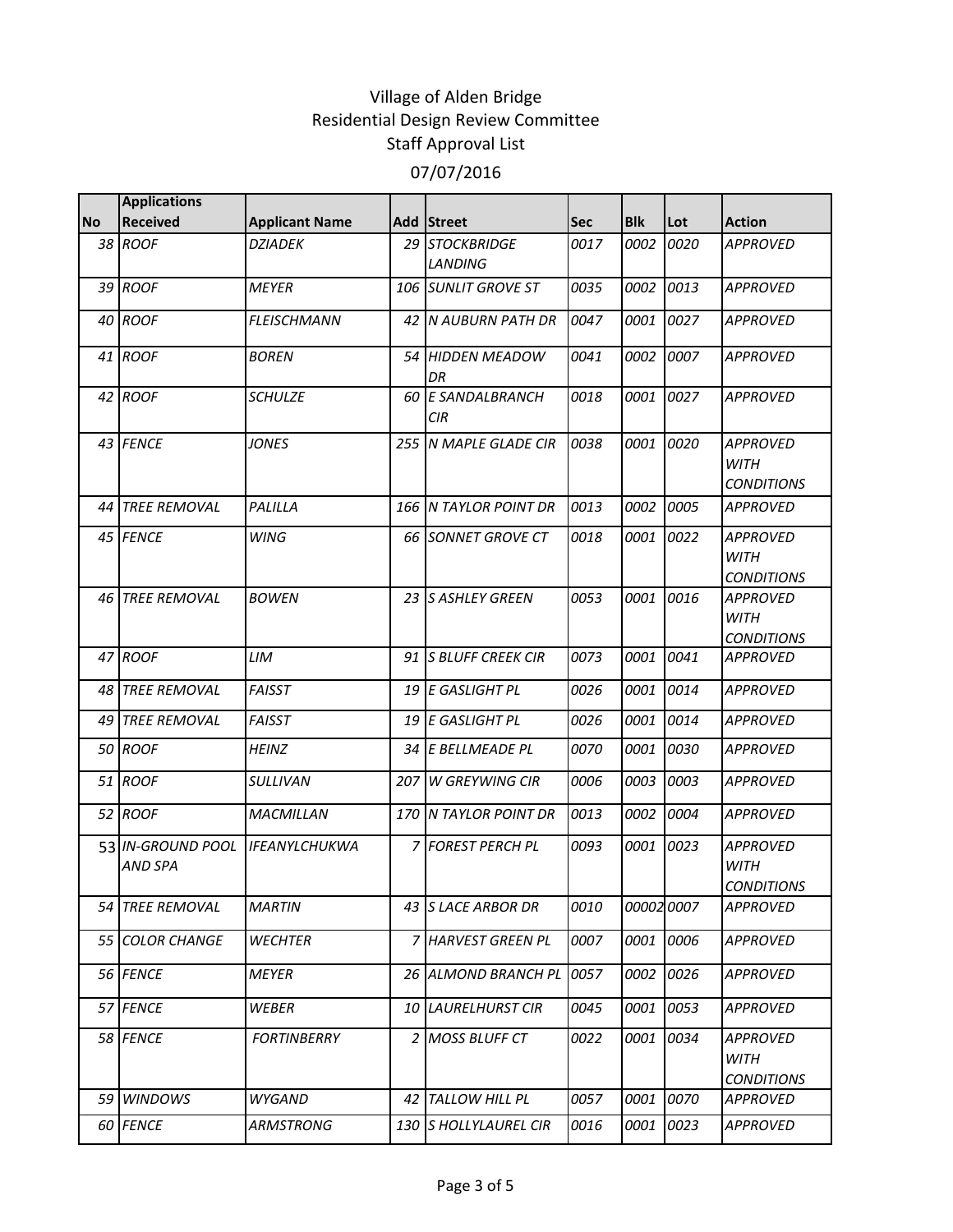|           | <b>Applications</b>              |                       |    |                                  |            |            |      |                                                     |
|-----------|----------------------------------|-----------------------|----|----------------------------------|------------|------------|------|-----------------------------------------------------|
| <b>No</b> | <b>Received</b>                  | <b>Applicant Name</b> |    | Add Street                       | <b>Sec</b> | <b>Blk</b> | Lot  | <b>Action</b>                                       |
|           | <b>61 PLAY STRUCTURE</b>         | <b>ARMSTRONG</b>      |    | 130 S HOLLYLAUREL CIR            | 0016       | 0001       | 0023 | <b>APPROVED</b>                                     |
| 62        | <b>WOOD DECK</b>                 | <b>ARMSTRONG</b>      |    | 130 S HOLLYLAUREL CIR            | 0016       | 0001       | 0023 | <b>APPROVED</b>                                     |
| 63        | <b>TREE REMOVAL</b>              | <b>SIVAGNANAKUMAR</b> | 11 | <b>WATERMINT PL</b>              | 0084       | 0001       | 0040 | <b>APPROVED</b>                                     |
| 64        | <b>OUTDOOR</b><br><b>CABINET</b> | <b>DING</b>           |    | 26 E STERLING POND<br>CIR        | 0003       | 0003       | 0007 | <b>APPROVED</b>                                     |
|           | 65 PAVING                        | <b>DING</b>           |    | 26 E STERLING POND<br><b>CIR</b> | 0003       | 0003       | 0007 | <b>APPROVED</b>                                     |
|           | 66 ROOF                          | <b>PICKERING</b>      |    | 53 ROSLYN BEND CT                | 0017       | 0002       | 0017 | <b>APPROVED</b>                                     |
|           | 67 FENCE                         | <b>BURNS</b>          |    | 27 FALLSBURY CT                  | 0058       | 0001       | 0007 | <b>APPROVED</b><br><b>WITH</b><br><b>CONDITIONS</b> |
|           | 68 TREE REMOVAL                  | <b>KIM</b>            | 50 | S PLUM CREST CIR                 | 0064       | 0001       | 0027 | <b>APPROVED</b>                                     |
|           | 69 FENCE                         | <b>PIPER</b>          |    | 39 S BENTON WOODS<br><b>CIR</b>  | 0043       | 0001       | 0014 | <b>APPROVED</b><br><b>WITH</b><br><b>CONDITIONS</b> |
| 70        | <b>COLOR CHANGE</b>              | <b>WEAVER</b>         | 38 | PLEASANT BEND DR                 | 0023       | 0002       | 0010 | <b>APPROVED</b>                                     |
|           | 71 TREE REMOVAL                  | <b>SCRUGGS</b>        |    | 47 FALLSBURY CT                  | 0057       | 0001       | 0004 | <b>APPROVED</b><br><b>WITH</b><br><b>CONDITIONS</b> |
|           | 72 ROOF                          | <b>WHITWORTH</b>      |    | 35 S BENTON WOODS<br>CIR         | 0043       | 0001       | 0013 | <b>APPROVED</b>                                     |
|           | 73 DECK                          | <b>REED</b>           |    | 15 HOWELL CREEK PL               | 0036       | 0003       | 0053 | <b>APPROVED</b>                                     |
|           | 74 FENCE                         | <b>REED</b>           |    | 15 HOWELL CREEK PL               | 0036       | 0003       | 0053 | <b>APPROVED</b>                                     |
|           | 75 PERGOLA                       | <b>SIMS</b>           |    | 74 S PLUM CREST CIR              | 0064       | 0001       | 0021 | <b>APPROVED</b><br><b>WITH</b><br><b>CONDITIONS</b> |
|           | 76 DECK                          | <b>SIMS</b>           |    | 74 S PLUM CREST CIR              | 0064       | 0001       | 0021 | <b>APPROVED</b><br><b>WITH</b><br><b>CONDITIONS</b> |
|           | 77 FENCE                         | PAIGE                 |    | 235 BLUSHWOOD PL                 | 0066       | 0001       | 0059 | <b>APPROVED</b>                                     |
|           | 78 DECK                          | <b>DONALD</b>         |    | 58 E SANDALBRANCH<br>CIR.        | 0018       | 0001       | 0028 | <b>APPROVED</b>                                     |
|           | 79 ROOF                          | <b>BEAUCHAMP</b>      |    | 31 EGAN LAKE PL                  | 0036       | 0003       | 0011 | <b>APPROVED</b>                                     |
| 80        | <b>WINDOWS</b>                   | <b>BIRCH</b>          |    | 182 MAPLE PATH PL                | 0038       | 0002       | 0019 | <b>APPROVED</b>                                     |
|           | 81 ROOF                          | VALLEJO               |    | 91 N WESTWINDS CIR               | 0067       | 0002       | 0025 | <b>APPROVED</b>                                     |
| 82        | <b>TREE REMOVAL</b>              | <b>STOY</b>           | 14 | <b>BARN LANTERN PL</b>           | 0005       | 0002       | 0060 | APPROVED                                            |